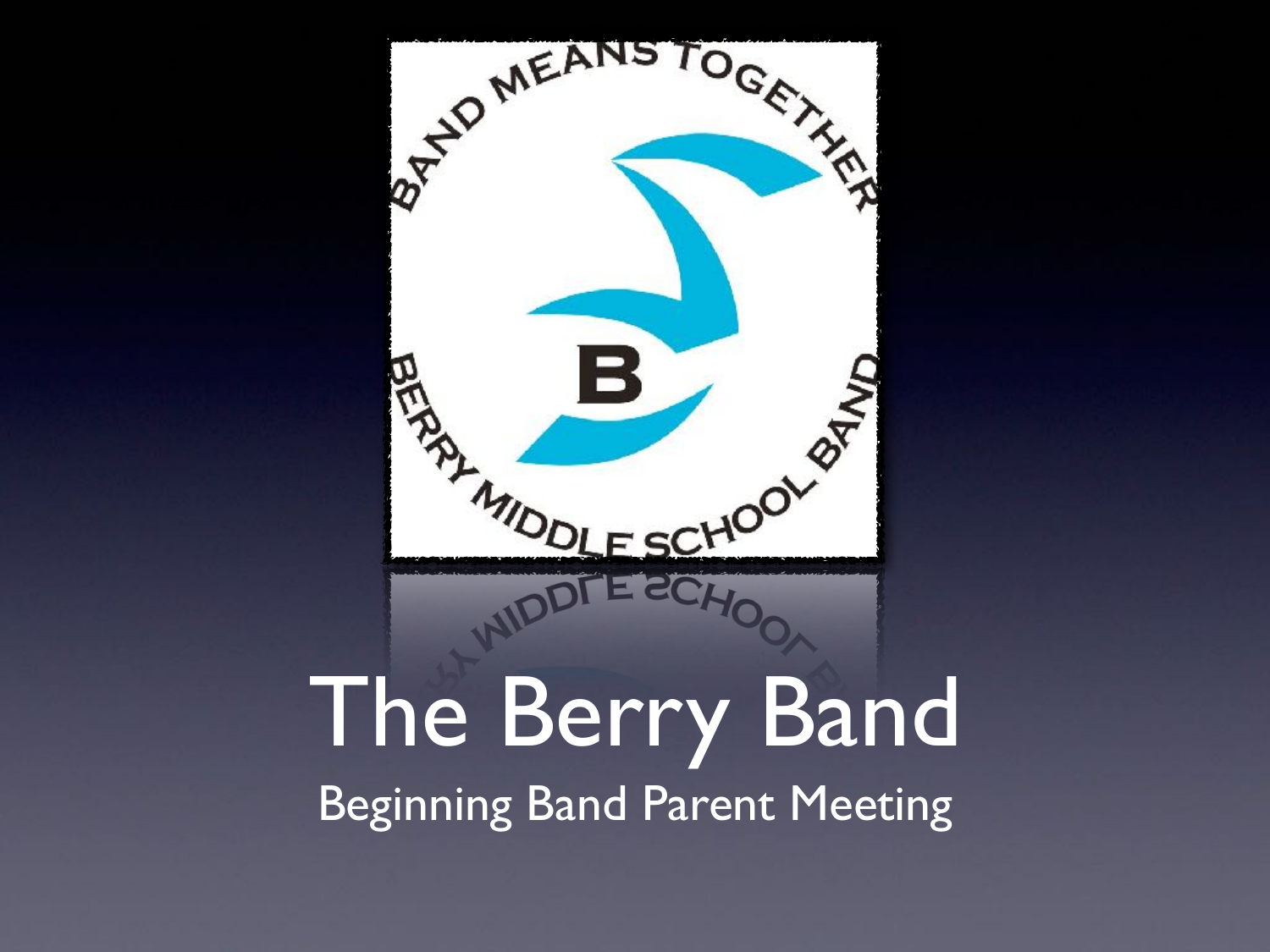## Welcome to the Berry Band

- Faculty Members
	- Brian Wilson, Director of Bands
	- A.B. Baggett, Associate Director of Bands Berry and SPHS
	- Chris Neugent, SPHS Director of Bands
	- Richard Adams, Associate Director of Bands SPHS and Berry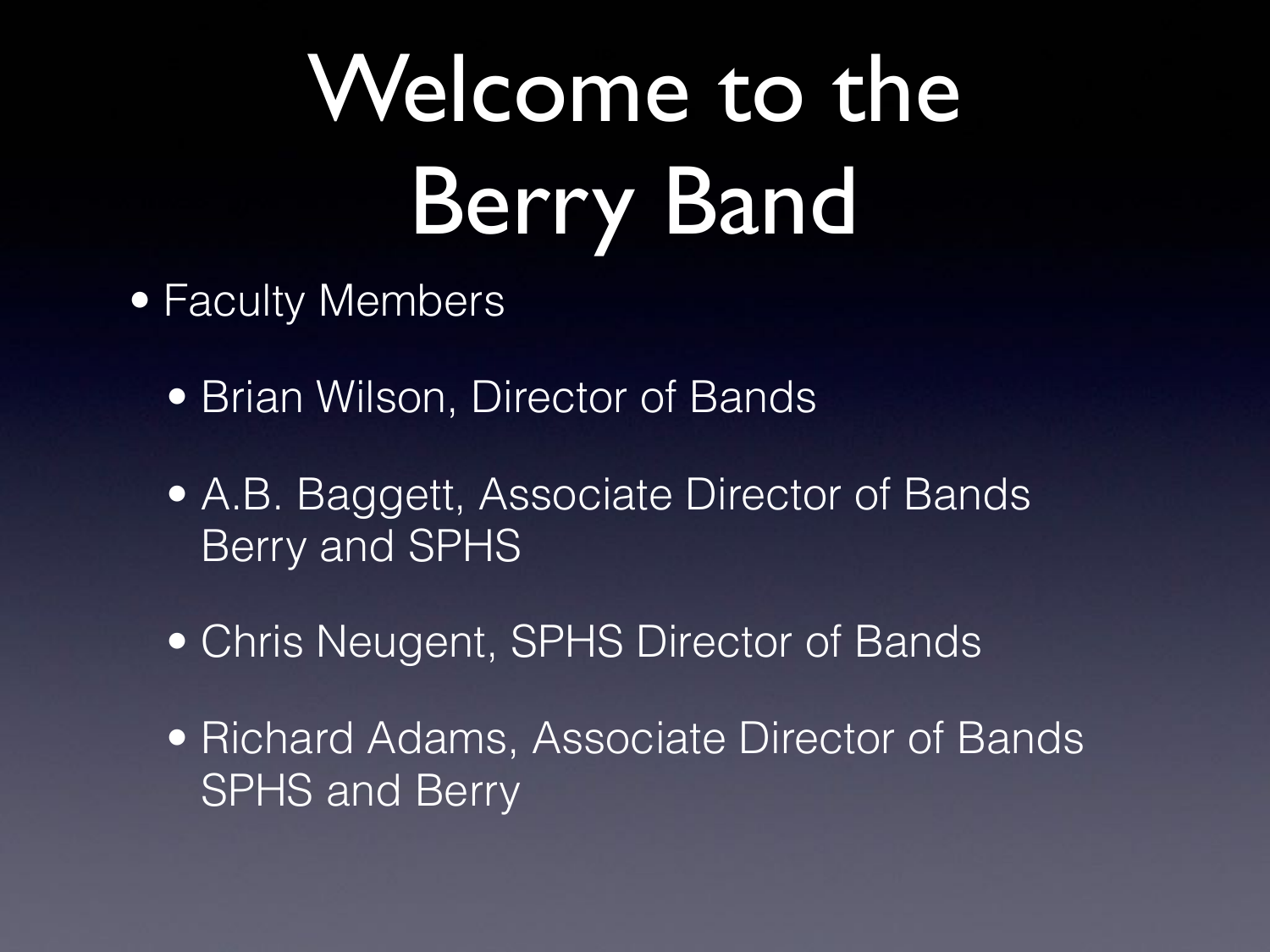#### Mission Statement

Music adds humanity and beauty to our world. Our mission is to teach the skills and processes needed to be the finest musician while growing a deeper appreciation, understanding and love for all music.

#### ∗Core Values

- ∗ Every Band Student Growing **Musically**
- Every Student Musician on Task
- ∗ Every Student Musician Committed to Every Other Musician
- Every Pursuit with Excellence

∗ Our Motto: BAND MEANS TOGETHER

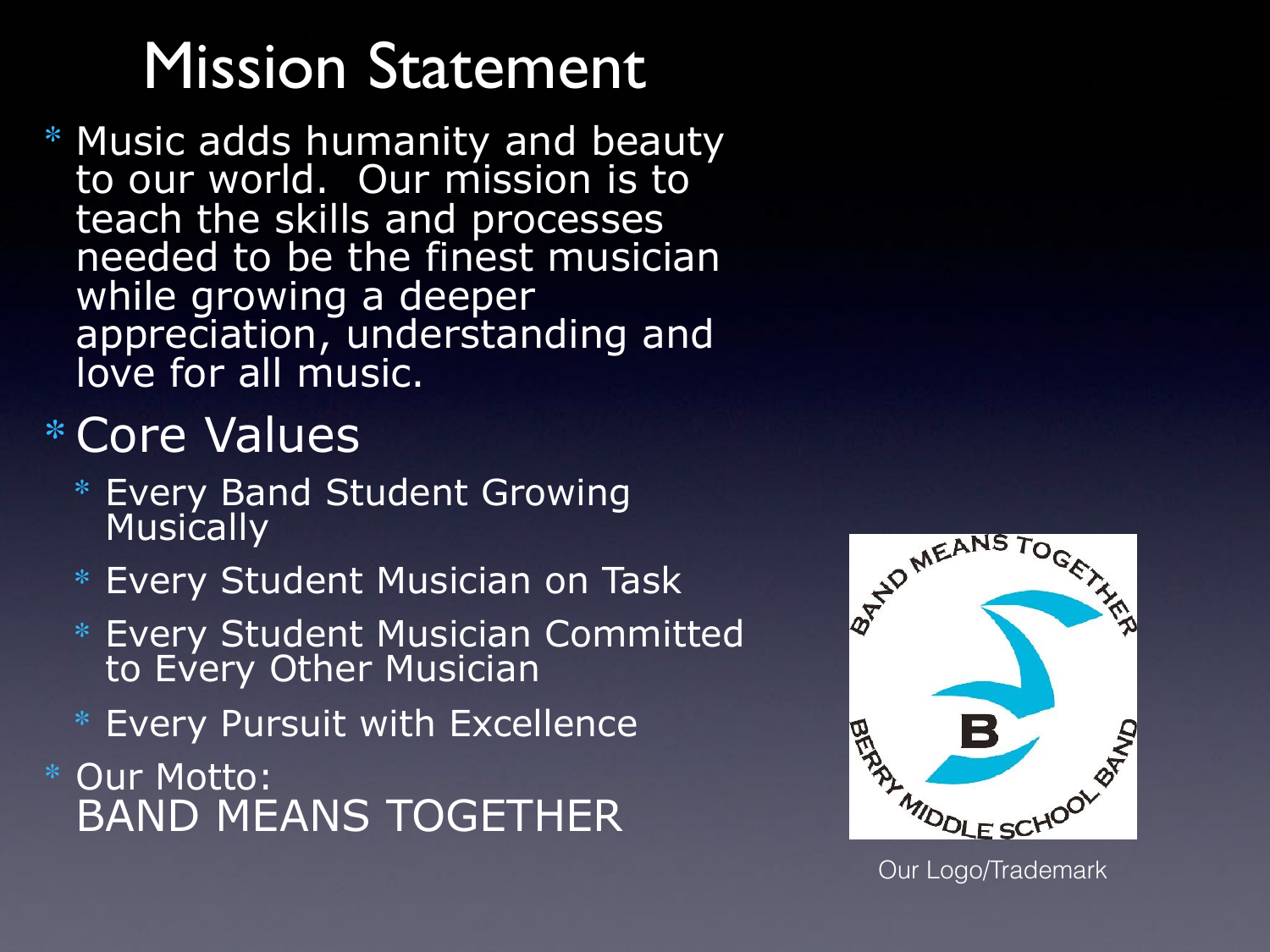## What is this Beginning Band thing?

- Learn about their instrument
	- Care and maintenance
- Make a characteristic tone
- Learn to read music
- Learn to work together to create musical moments
- Perform a concert
- On our way to Carnegie Hall!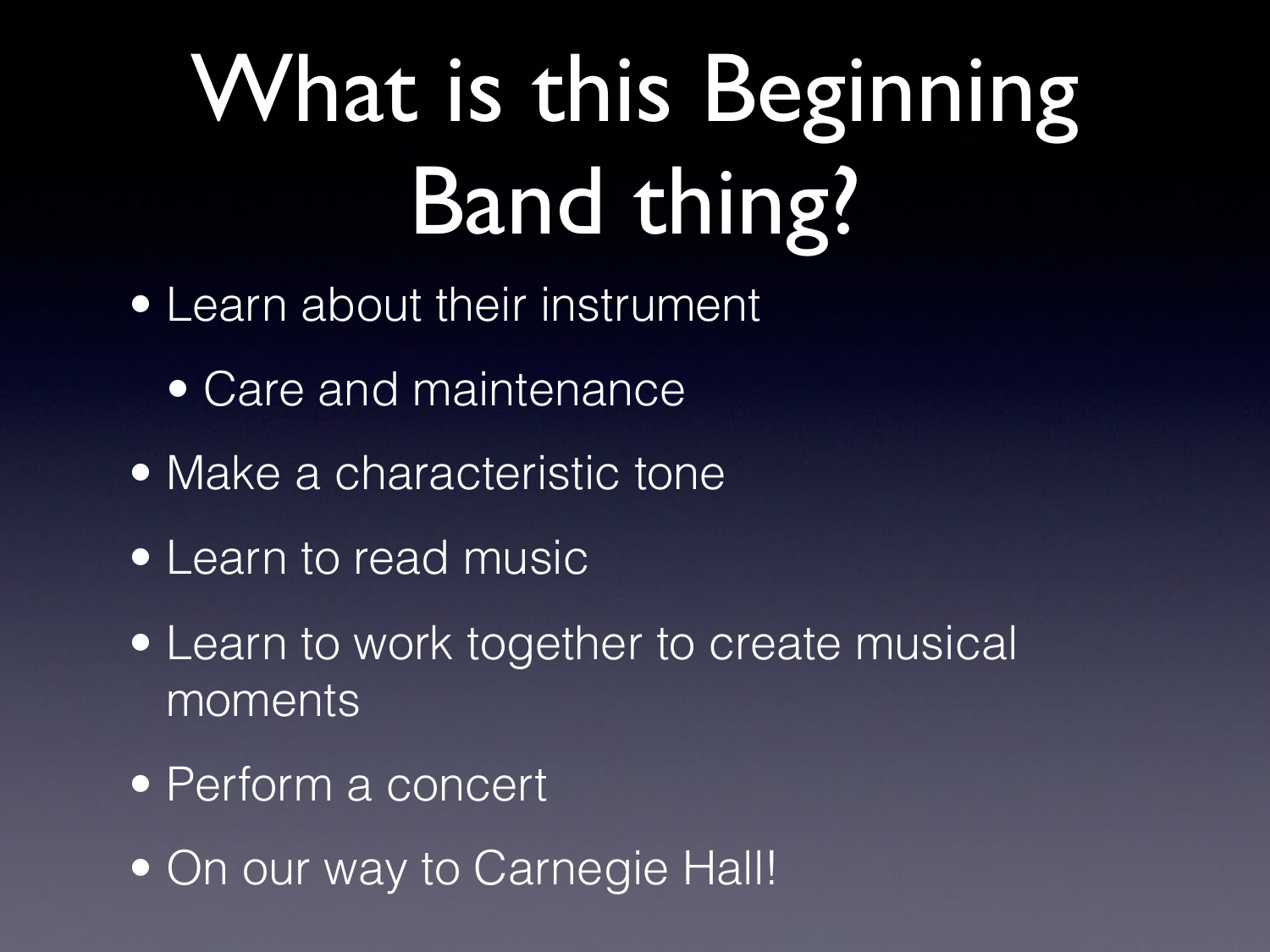## How to help our band students?

- Be involved in your student's musical education
	- High-Quality Instrument and necessary supplies
	- A little Practice Time (practice makes permanent)
	- Be encouraging and supportive
- Be involved in our band
- Read our handbook and complete the forms
	- $\circ$  Check our website  $\omega$  www.theberryband.org for information
	- Attend concerts and performances
	- Be a parent volunteer
	- Help with fund raisers (looking for corporate/businesses donations)
	- Chaperone field trips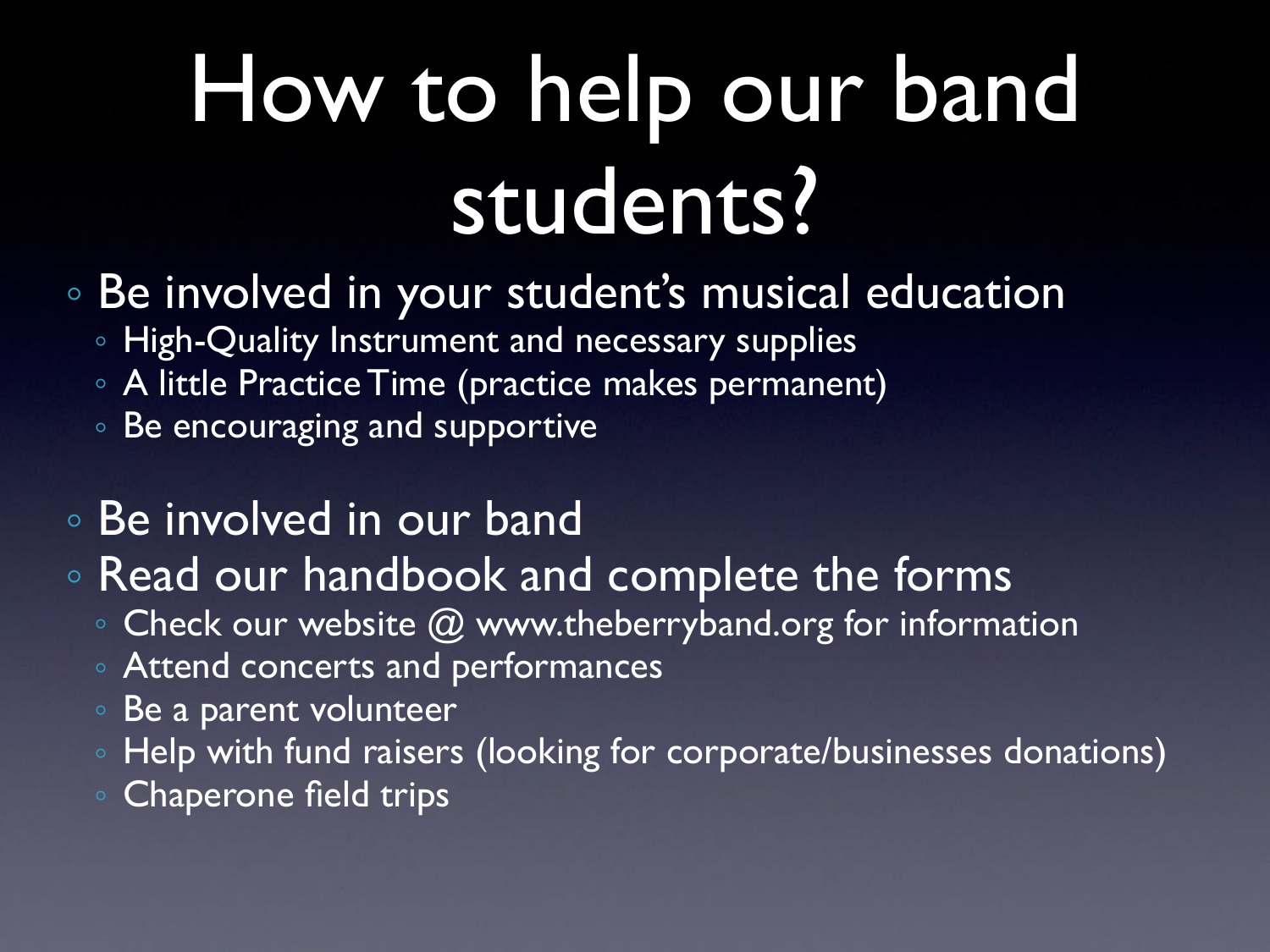### Private Lessons

- Many local teachers and musicians in our area
- We have many teachers that come to Berry and teach during the day and after school
- Information sheet at front of the room.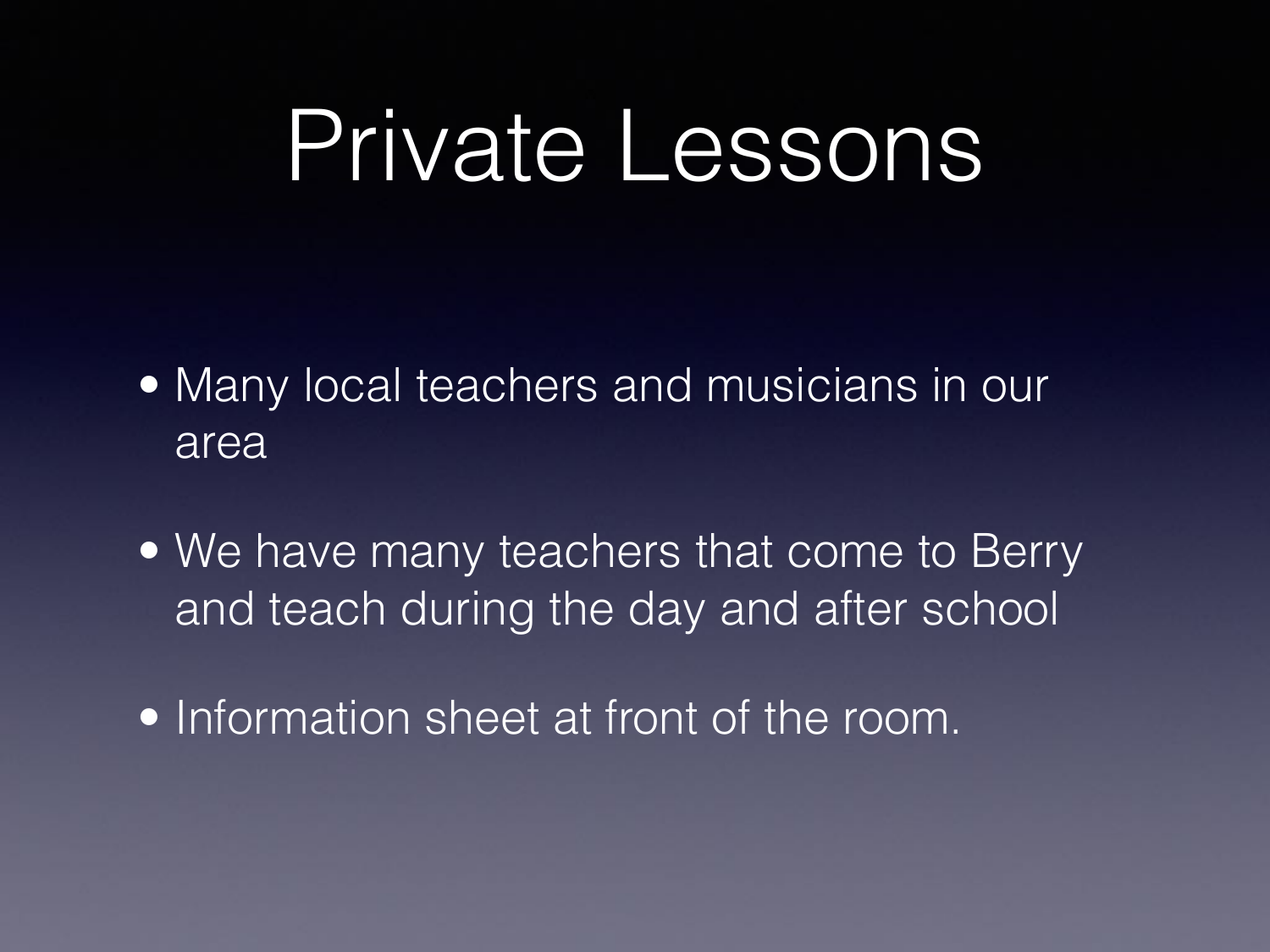### **Fees**

All Fees Payable at myschoolfees.com

• SmartMusic Program-\$12.00 (all band students)

• School Instrument Usage/Rental-\$100.00 (Tuba, Baritone, French Horn, Oboe, Bassoon that use a school owned instrument).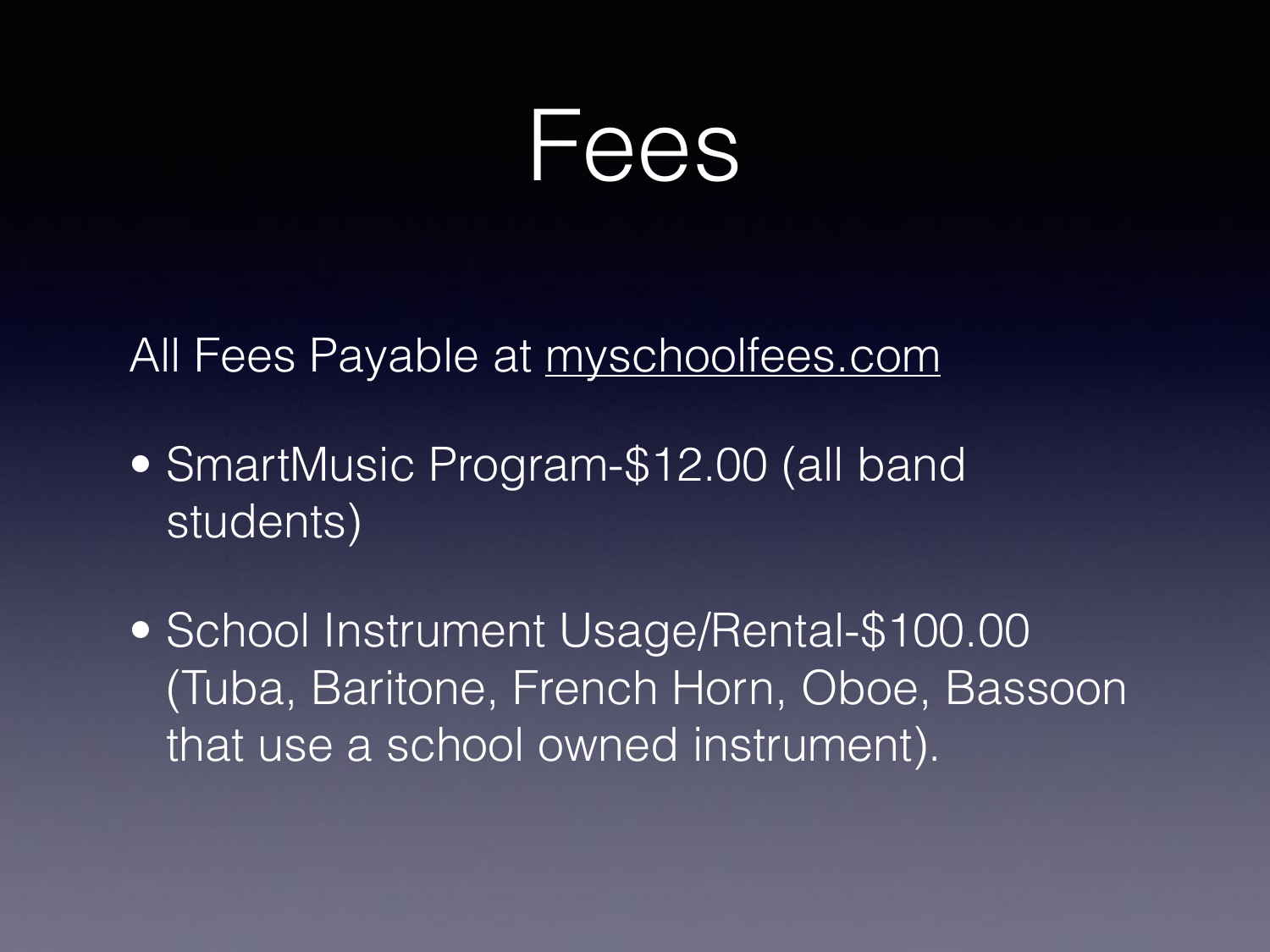# Budget for 2019/2020

#### **◦ Expenditures**

- Instrument Staff \$13,000
- Uniforms \$3,000
- Repairs/Refurbish/Supplies \$5,000
- New Instruments \$5000
- SmartMusic License \$3500
- Travel (Bus/Field Trip) \$1000
- Music \$1,000
- Awards, Recognition, Recruiting, etc.\$1,000
- ABA/NBA/AMEA School Fees \$1500
- **◦ Total \$34,000**

#### **◦ Income**

- Carry over \$2,000
- Concession Stand \$9,000
- Fees \$13,000
- Boo at Berry Concert \$4000
- Other Fundraisers and Donations \$6000
- **◦ Total \$34,000**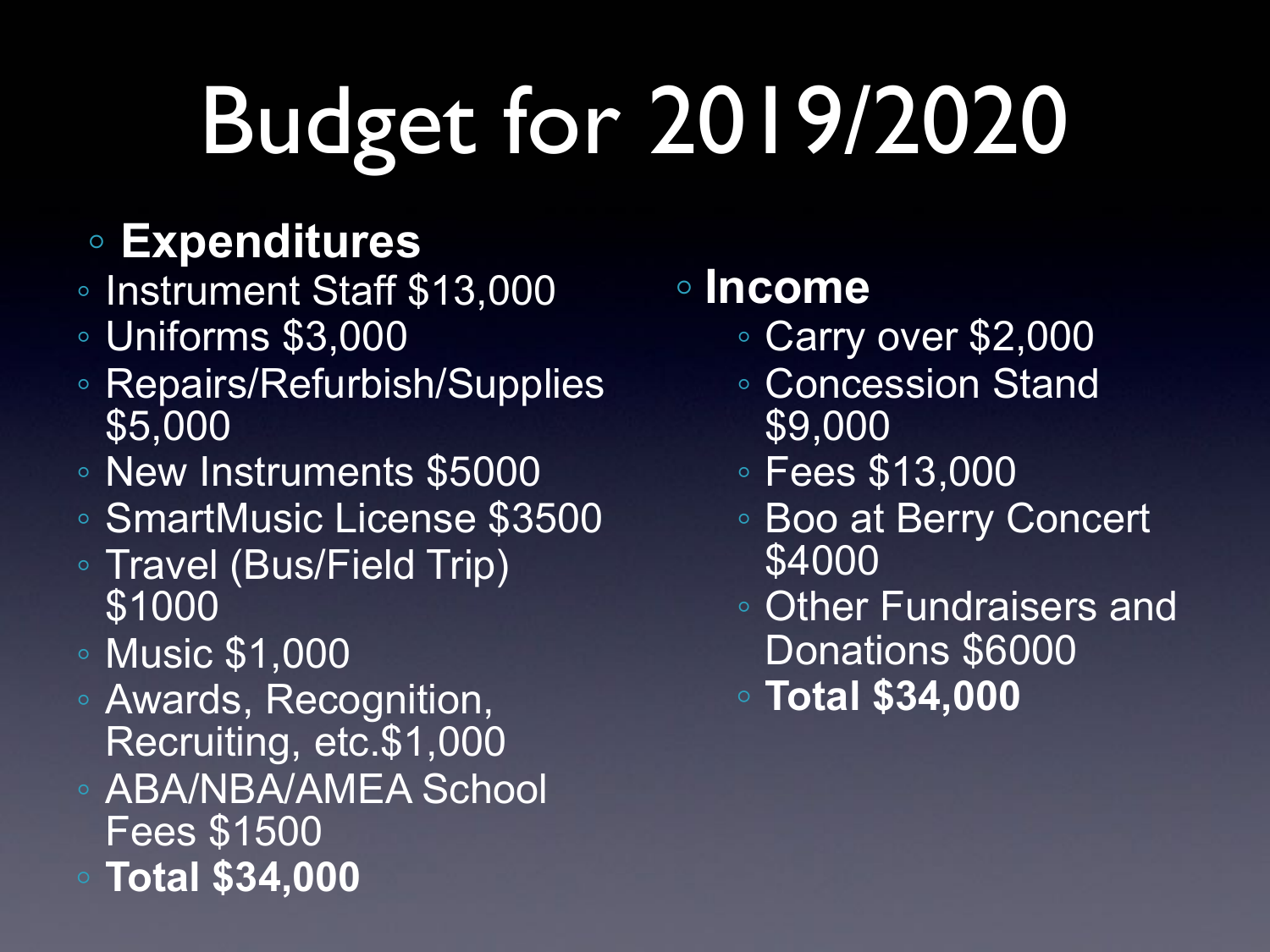## Grading/Assessment

- 50 points per week: Positive Participation
- 60 points per turn-in: Practice Record (will start later this grading period)
- 200 points per occurrence: Performances
- up to 100 points per occurrence: Playing Assessment
- 100 points: pass of lines minimum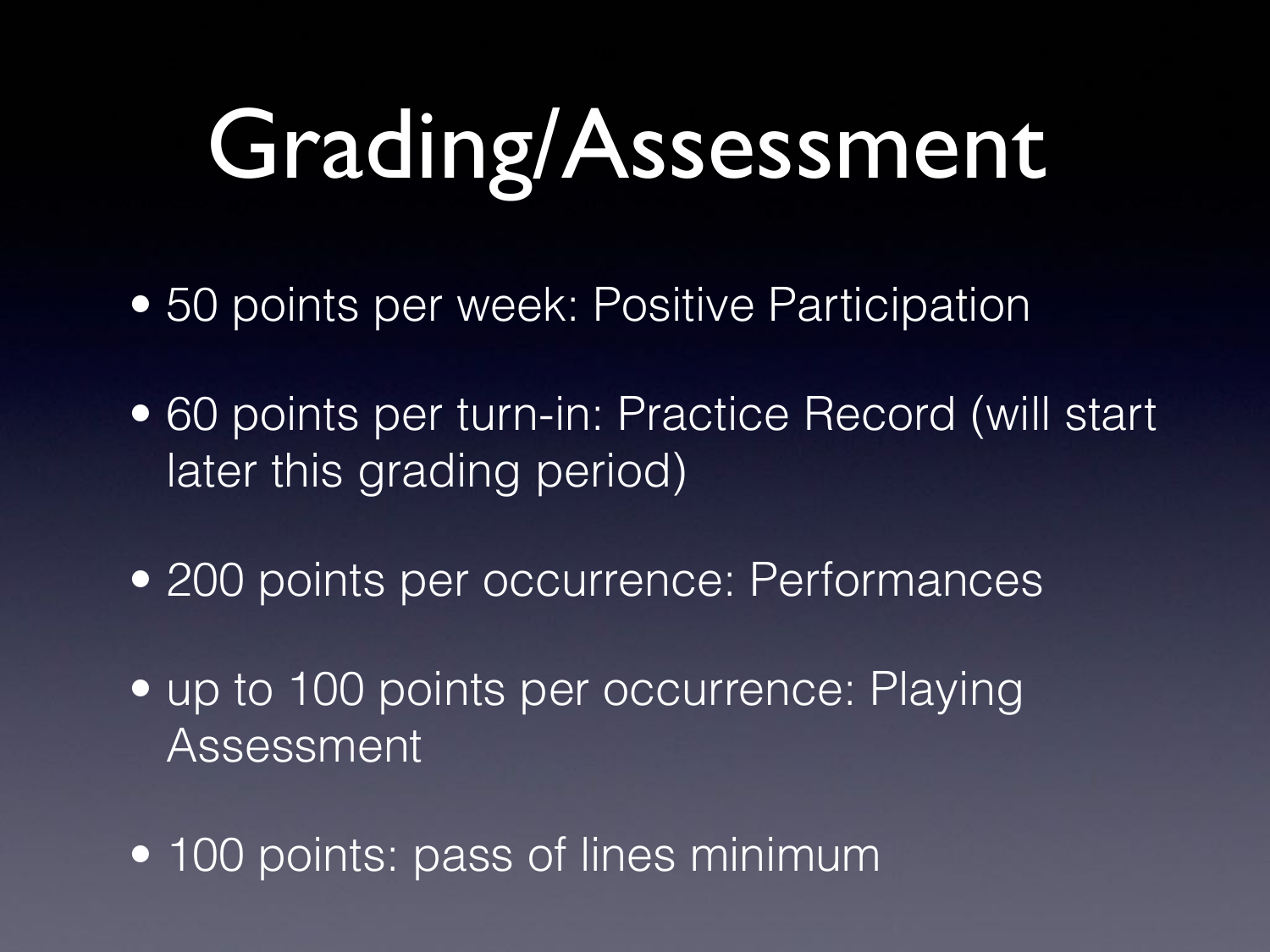#### Important Dates

### • See Camera Slide